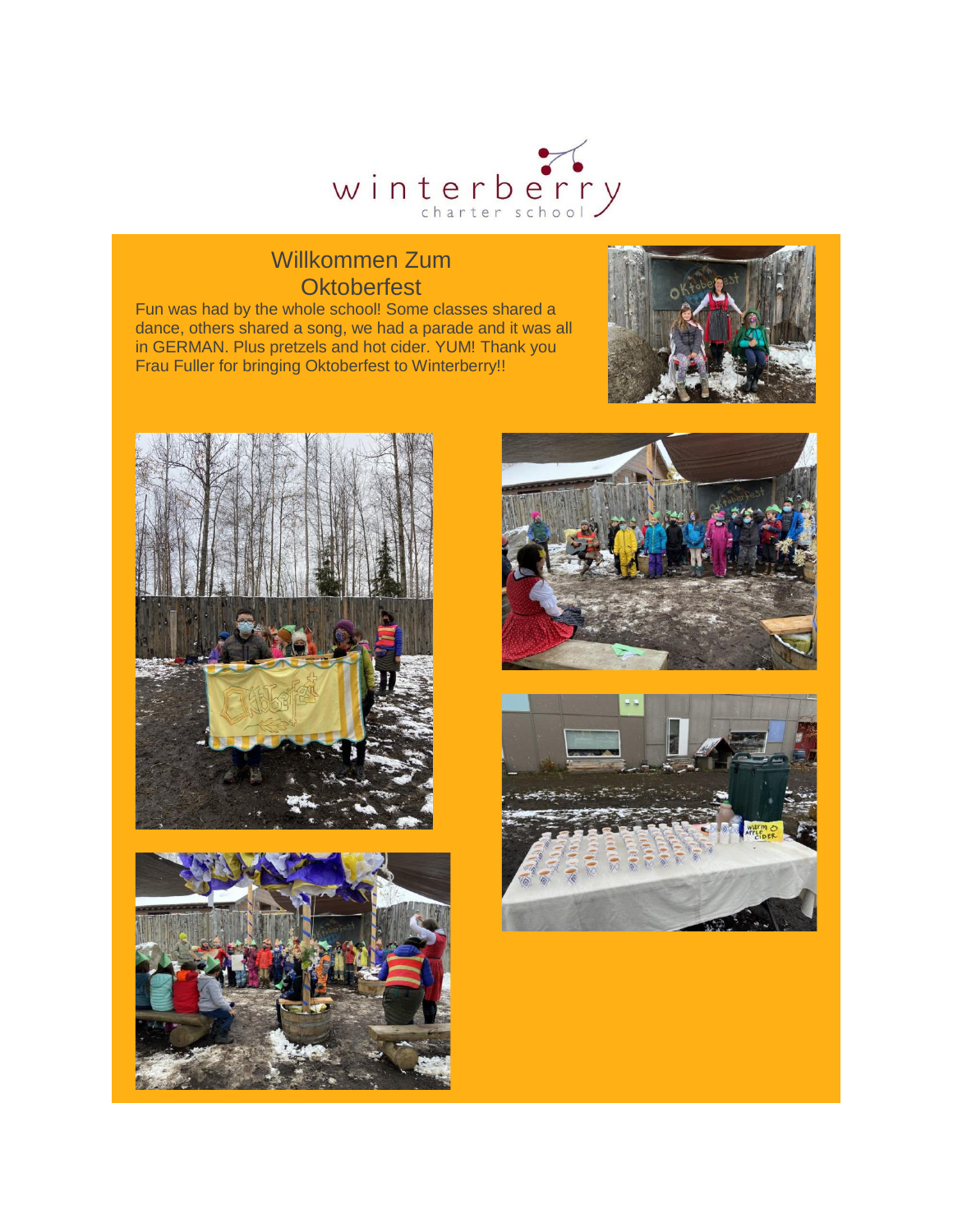

Winterberry is happy to announce we have a Coach for Cross Country Skiing, Carl Battreal, who coached last year has agreed to come back this year.

Main Lesson teacher in Grades 6, 7, 8 will have the Middle School Sports Participation packets available at Parent/Teacher Conferences.

The Cross Country Ski Season starts right after Winter Break.



# Dates to Remember

Winterberry Charter Council will meet via zoom October 21st, 2021 6:00pm

**Time: 3rd Thursday of the month at 6pm** Topic: Winterberry Charter Council Time: 6pm Join Zoom Meeting [https://asdk12.zoom.us/j/519426010](https://nam12.safelinks.protection.outlook.com/?url=https%3A%2F%2Fr20.rs6.net%2Ftn.jsp%3Ff%3D001x_Lo3QXoM0bT_zI61xltEFSR8r_1YnymD-A-H_vsyQPZQ4PA8W1FJX4elZE8FFyKFKuJuE-6Oilpb8kvy-iO72B9PEE3SMM0pto27SvePR8RsP-o0HR0PRonM2ROhEX14akjyHectrmjiKRdbAvIH7zORHfcETlFJNEUoockv0GXMX38RjanrRzEpSnfl32fsOQjJJzcC69fV1iiq-jwjpWPiG-B1wKymO0M-R0Q7v7bSr5Nn-i08e6w84X0LnvM2jchhdVAQMDeYUBdNEB2VIDomLivc-_G_3CFegCxvh-b_ORgveLURGfyANou5X4SB6hTzRg-4ZTx-j64DPvJyFfxJm-X--Sp1fJouYADD15AeY0DJhtzXfroJRVvt3QP1XmHExHYKYgqiJrOtTFJC18rMkdU5ktAfmuvKzWPlcRzET3fN79WTcezEILXuWs_mHysnOXCtq9Xh541-qzVRcpYv10qYpVAn3luRKBIaCjLRUYRbf7Tr-u1aNTWs0A6nOJNg_gKY28f3-QwXlCuKP951jkDMsEwaMDsJPAQlWZHgJGksU1YSFxiPfF8NvPuXWuCdF9Gd_r8tGkz5TncE2KuVW-WEOrDfOeGNamyFUr2ADg6UdjLl03BdoJfsRjwb8oAH2Kh5RYSQGI-WdK3yAWL6Jatr5nkrO4UzcVCh_1qgNEOD62ysh9VwfBzvluk-Eo9_317W-a7nOJnkSgxFg%3D%3D%26c%3DsYr7zzYBNnk3Gllh-n5cQ96phSaeXnwhFPunJdiPdY--XJuqlv3XXA%3D%3D%26ch%3D-A6ru9BcZi21tw6JlbTivk8X0HUB3Gtqt5ZhgrqWSACbF843YmFSdQ%3D%3D&data=04%7C01%7Cgarrels_shana%40asdk12.org%7C6b492b0a83db4fee3b9f08d98f5695a7%7C036ce601e95a4e46a3bd6b742ed4bb35%7C0%7C0%7C637698424326470704%7CUnknown%7CTWFpbGZsb3d8eyJWIjoiMC4wLjAwMDAiLCJQIjoiV2luMzIiLCJBTiI6Ik1haWwiLCJXVCI6Mn0%3D%7C1000&sdata=aJZNVjlO8U8uLsDKgYpJwGh9EFXlv%2B7841zdwaPyEWQ%3D&reserved=0)

> Winterberry Parent Guild will meet via zoom November 4th

**Inservice Day NO SCHOOL for kids** Tomorrow, October 15th

**Parent/Tea cher Conference s**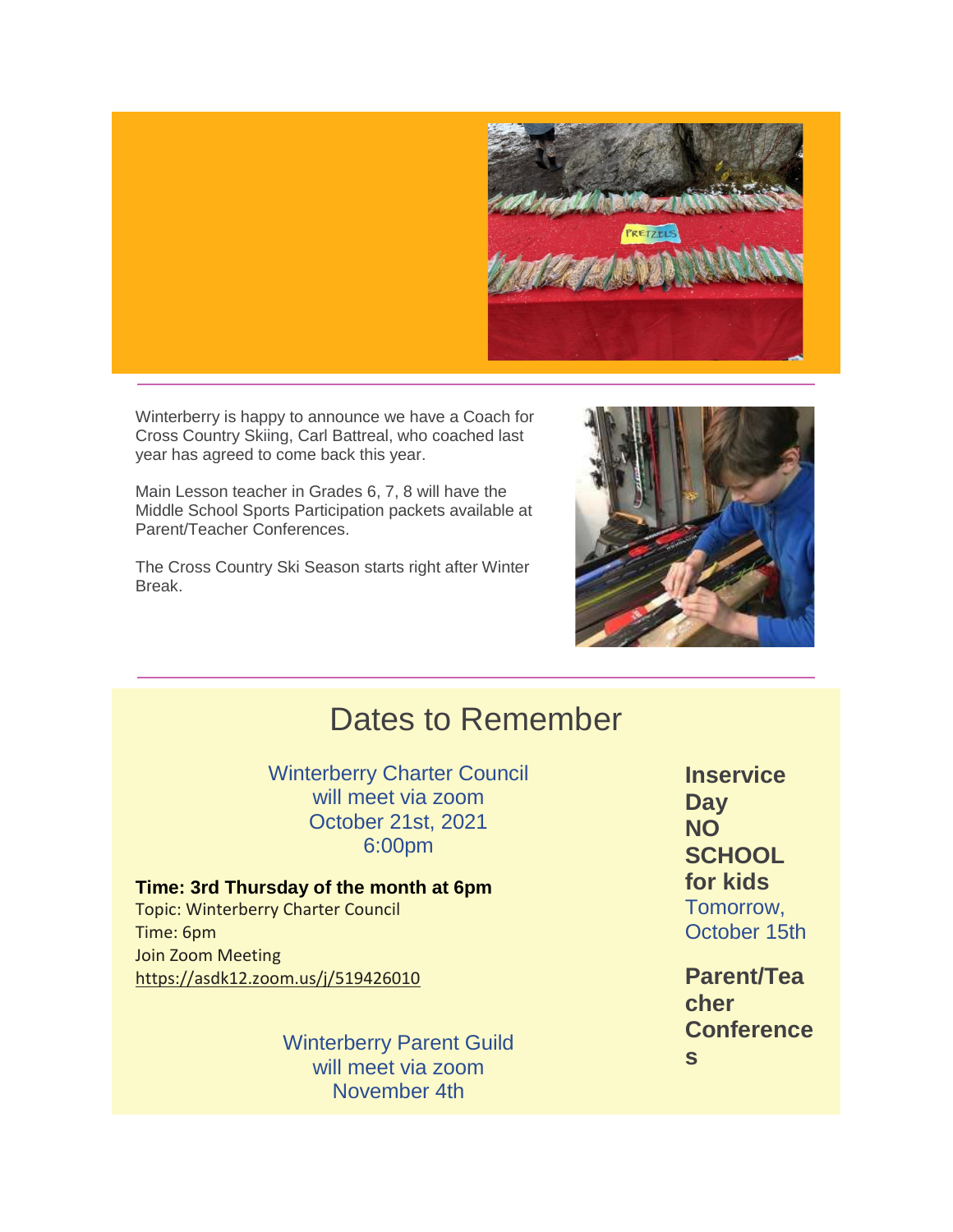| 6:00pm<br>Time: 1st Thursday of the month at 6pm<br><b>Topic: WPG Zoom Meeting</b><br>Join Zoom Meeting<br>https://asdk12.zoom.us/j/95290064733?pwd=ZEFyVXV1RCsyV1NP<br>K3IHVnIEeTdYZz09<br>Meeting ID: 952 9006 4733<br>Passcode: WPG | <b>NO</b><br><b>SCHOOL</b><br>for kids<br>October 20-<br>21<br><b>Inservice</b><br><b>Day</b><br><b>NO</b><br><b>SCHOOL</b><br>for kids<br>October 22th |
|----------------------------------------------------------------------------------------------------------------------------------------------------------------------------------------------------------------------------------------|---------------------------------------------------------------------------------------------------------------------------------------------------------|
|                                                                                                                                                                                                                                        | <b>Costume</b><br><b>Swap</b><br>October 18th-<br>21st<br>Lobby                                                                                         |
|                                                                                                                                                                                                                                        |                                                                                                                                                         |

Safety Reminder

If you are biking, running, skiing or walking to school, PLEASE wear bright clothing and consider wearing lights or attaching lights to your bike.

### **The Virtue of Courage**

**Courage is bravery in the face of fear. You do the right thing even when it is hard or scary. When you are courageous, you don't give up. Your try new things. You admit mistakes. Courage is the strength in your heart.**

**You are practicing Courage when you:**

- **Stay strong even when you are afraid**
- **Are willing to try new things**
- **Admit mistakes and learn from them**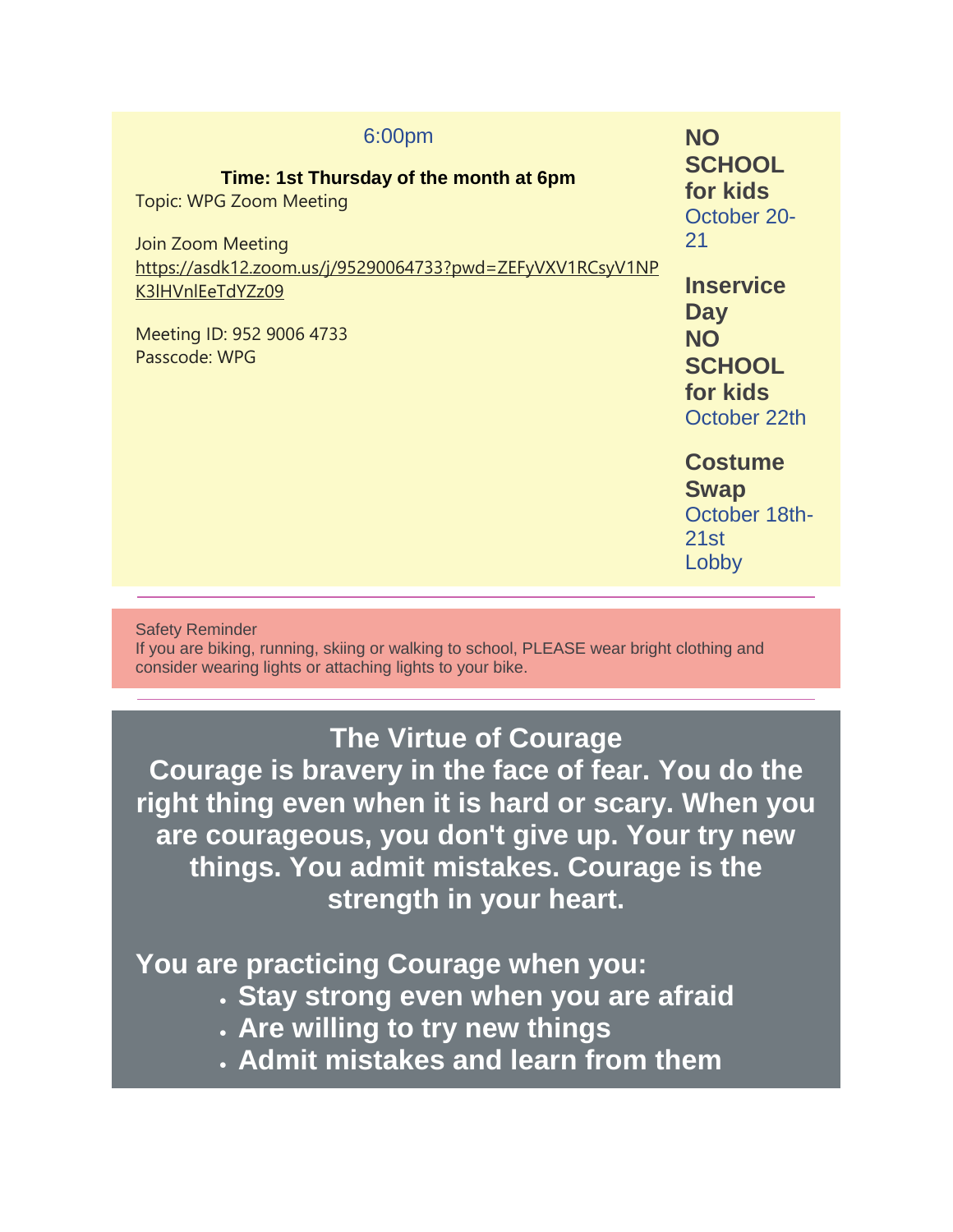- **Make amends when you do something wrong**
- **Do What is right for you even when it is hard**
- **Ask for help when you need it**

## **Affirmation**

**I have courage. I listen to my heart. I face my fears and am willing to try new things. I have the courage to do the right thing.**

#### Volunteering at Winterberry

Winterberry asks for 20 hours of volunteering per student per year. Families can log their hours at the front desk or with the link below. Thank you to Trevor Snyder, Dad in Grade 6 for your volunteering and setting us up for success year after year with our link. If you have any questions, please call Colleen 742-0139

[Log your Volunteer hours](https://nam12.safelinks.protection.outlook.com/?url=https%3A%2F%2Fr20.rs6.net%2Ftn.jsp%3Ff%3D001x_Lo3QXoM0bT_zI61xltEFSR8r_1YnymD-A-H_vsyQPZQ4PA8W1FJaVQ3N6ksAbIeUp5Iw_BipDtE7T3Q2mnYnMNIDeJPhOU9hm_F43UctkyU0bfdZW775CeTPtDIgAvIZChRLR9zCrPkoN-1-I27XvNRgpaGC8SdRviNGvw2GY8K_LlxFMhSKeEq_F5KTO1-KCBZQkG_d6uZ4xTL1e-ZWiSM0Fxo_Yv7jKAFmfJuTrb7HWEnmi-qF7Zx3VnQihWFgThPpOAo-NoiEZ2tCXbmA%3D%3D%26c%3DsYr7zzYBNnk3Gllh-n5cQ96phSaeXnwhFPunJdiPdY--XJuqlv3XXA%3D%3D%26ch%3D-A6ru9BcZi21tw6JlbTivk8X0HUB3Gtqt5ZhgrqWSACbF843YmFSdQ%3D%3D&data=04%7C01%7Cgarrels_shana%40asdk12.org%7C6b492b0a83db4fee3b9f08d98f5695a7%7C036ce601e95a4e46a3bd6b742ed4bb35%7C0%7C0%7C637698424326490623%7CUnknown%7CTWFpbGZsb3d8eyJWIjoiMC4wLjAwMDAiLCJQIjoiV2luMzIiLCJBTiI6Ik1haWwiLCJXVCI6Mn0%3D%7C1000&sdata=DRN84TxgW6splSgJ4LiWwjy5ho67rTen5B%2BhcooRUkg%3D&reserved=0)

[Donate to GARDEN](https://nam12.safelinks.protection.outlook.com/?url=https%3A%2F%2Fr20.rs6.net%2Ftn.jsp%3Ff%3D001x_Lo3QXoM0bT_zI61xltEFSR8r_1YnymD-A-H_vsyQPZQ4PA8W1FJQEuIJ5wDYbi3K-hyahxXQq-m8JDSJGP5nF560bJPIynMSZjoP0oYdbWefzwY3uiCttLosrFiMOLNjETYOai5R4i3NeXlmMTYHJtYMRFxs6CUcquNUsSLIFjowjUeOjC3QtgVhTDkLMzs9Qxt0Bs-E3jB5EF2t_ZECKk8JXy4Ks0%26c%3DsYr7zzYBNnk3Gllh-n5cQ96phSaeXnwhFPunJdiPdY--XJuqlv3XXA%3D%3D%26ch%3D-A6ru9BcZi21tw6JlbTivk8X0HUB3Gtqt5ZhgrqWSACbF843YmFSdQ%3D%3D&data=04%7C01%7Cgarrels_shana%40asdk12.org%7C6b492b0a83db4fee3b9f08d98f5695a7%7C036ce601e95a4e46a3bd6b742ed4bb35%7C0%7C0%7C637698424326500577%7CUnknown%7CTWFpbGZsb3d8eyJWIjoiMC4wLjAwMDAiLCJQIjoiV2luMzIiLCJBTiI6Ik1haWwiLCJXVCI6Mn0%3D%7C1000&sdata=5p5NDYrtSmxkvNv9FvFYHIdQmt3a6QcG5ZYxPsWkB8g%3D&reserved=0)

## **Cross Country Running Championships**







## **Classroom Chalkboard Drawings**